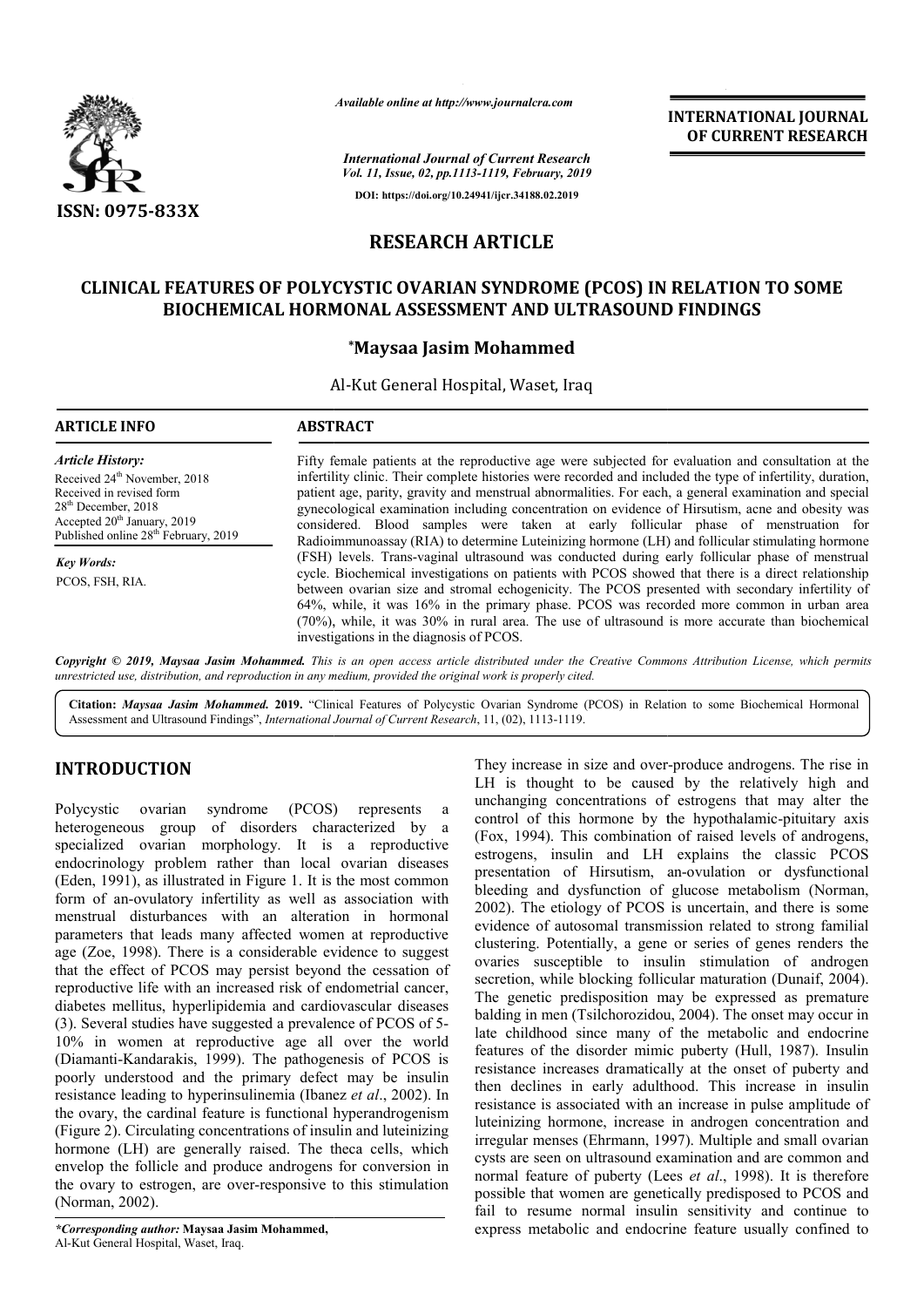puberty (Adams *et al*., 1985). The diagnostic criterion of PCOS is controversial and is generally based on menstrual problem and infertility, clinical or biochemical hyperandrogenism and the presence of polycystic ovaries on ultrasound examination, Box 1. Patients with PCOS may complain several conditions, such as menstrual dysfunction (oligomenorrhea or amenorrhea), (Pasquali *et al*., 1989), hyperandrogenism, infertility, obesity and diabetes mellitus (Dunaif, 1994). Physical examination may include hirsutism, obesity and acanthuses (Azziz, 1994).

*Criteria of the US National Institutes of Health:-Criteria for PCOS and related disorders. PCOS:* Presence of menstrual abnormalities and anovation. Presence of clinical and /or biochemical hyperandrogenaemia Absence of hyperprolactinaemia or thyroid diseases. Absence of late-onset congenital adrenal hyperplasia. Absence of Cushing's syndrome.

*Polycystic ovaries:* Presence of polycystic ovaries on ultrasound examination. Absence of menstrual or cosmetic symptoms. Absence of biochemical hyperandrogenaemia.

#### *Idiopathic Hirsutism:* Presence of excess hair growth

Certain laboratory tests may indicate the presence of PCOS, such as, LH/FSH ratio, prolactin level, serum estradiol and estrone, glucose tolerance, abnormal lipid profile, elevated androgen levels and decrease in sex hormone-binding globulin levels (Boots *et al*., 1998). Ultrasound findings are performed with trans-abdominal transducer for the pelvic organs showed that the ovaries are identical as lozenge-shaped structures lateral to the uterus (Cherrenoak, 1993). Trans-vaginal ultrasound (TVUS) should be performed with an empty bladder to bring the uterine fundus and ovaries closer to the vaginal fornices, endovaginal transducer probe (Fox, 1999). TVUS is currently the preferred and the golden standard for diagnosing PCOS (Conway, 1992). The development of ultrasound imaging in PCOS included the following techniques; the three-dimensional ultrasound has been used to measure ovarian stromal volumes that provide information, which is not available from two-dimensional ultrasound (Adams, 1996). The Doppler ultrasound, which is the transvaginal color and pulse Doppler ultrasound in combination with B-mode imaging, is used as a non-invasive method to assess blood flow in both obstetrics and gynaecology. Color and power Doppler allow detection of the uterine and ovarian vessels as well as the network within the ovarian stroma (Fleischer, 1997). The spectral Doppler assessment of vascular changes in the ovarian and uterine arteries in women with PCOS has improved our understanding of the pathogenesis of this common condition and provides additional variables to the traditional endocrinological and more recent ultrasound features for its diagnosis (Kurjak, 1996). This technique has been used to study the hemodynamic changes in the uterine and/or ovarian arteries during menstrual cycle in women with normal ovaries (Battaglia *et al*., 1995). It was also reported a higher uterine artery pulsatility index in women with PCOS and a decreased resistance index within the ovarian stroma in PCOS. This suggest that an increase in downstream resistance and a positive correlation with LH levels. The latter is associated with severe insulin resistance and hyperinsulinaemia and is an occasional finding in PCOS. Treatment of PCOS depends on the presentation of patients, desire for fertility and the need for contraception. Different approaches have been practiced; including non-medical, such as weight loss (Polson, 1988), medical, such as using Metformin or spironolactone (Spritzer *et al*., 2000) or clomiphene citrate and Metrodin (Wang *et al*., 1980). Surgical approach has also been practiced that include ovarian wedge resection, laparoscopy methods (Stein, 1964). Complications; women suffering from PCOS are at risk for developing DM type 2, hypertension, intravascular thrombosis, coronary artery disease and endometrial cancer (Wild *et al*., 2000).

### *Experimental section*

*Patients and Methods:* This is a prospective study consisted of 50 female patients at the reproductive age. All patients attained the infertility clinic were seeking consultation either primary and/or secondary infertility. A complete history of each patient was recorded on especially prepared data sheets including; type of infertility, duration of infertility, age group (15-19, 20- 24, 25-29, 30-34, 35-39 and > 40) in years, parity, gravity, menstrual abnormalities, amount of blood loss, duration of blood loss and duration of cycle. Each patient was examined as general and special gynecological examination with focus on the evidence of overt hirsutism, acne, obesity (body mass index, BMI), which is equal to weight(kg)/height (m), normal range between (Fox *et al*., 1994; Conway, ?; Adams, 1996; Fleischer, 1997; Kurjak, 1996; Battaglia *et al*., 1995; Polson *et al*., 1988; Spritzer *et al*., 1999; Wang *et al*., 1980; Stein, 1964; Wild *et al*., 2000), more than this was abnormal. All cases with suspicion of PCOS were directed to ultrasound unit for the evidence of typical polycystic ovaries, which are 10 or more peripheral poorly developed atretic follicles of a diameter between 2-10mm, in an enlarged ovary demonstrating stromal hypertrophy. The ovaries are obviously enlarged ( $> 6 \text{ cm}^3$ ) and are usually twice normal size  $(2 \times 2 \times 3 \text{ cm})$ . The follicles, however, are smaller without evidence of a dominant follicle and the ovarian volume and stromal echogenicity are greater. Venous blood samples were taken at early follicular phase of menstrual cycle, the clotted blood was centrifuged and the drawn serum was used for RIA to estimate the concentration of LH and FSH levels. All data were collected and statistically analyzed.

## **RESULTS**

The collected data and information of the present study from 50 cases have been analyzed and interpreted. The percentage of cycle abnormality was higher among all clinical features reaching 82%, while the percentage of infertility was 80%. Hirsutism, acne, and obesity were 60%, 40% and 26% respectively, as illustrated on (Table 1). The percentage of PCOS was more common in urban area reaching 70%, while, in the rural area it was 30%. The secondary infertility was 64%, while the primary infertility was 16%, as shown on (Table 2). Parameters of patients with PCOS (Table 3) were recorded to show higher percentage of PCOS occurs in age group (25-29) of 30%, because at this group the patients usually attending clinic for cycle abnormalities and infertility. Lower percentage in age groups  $(20-24)$ ,  $(35-39)$  and  $(>40)$ were 12%. Moreover, the percentage at age groups (30-34) and (15-19) were 16% and 18% respectively. Irregular cycle was found in 76% of patients, while regular cycle was recorded in 24% of patients. Scanty blood loss was 66% of patients, and normal and excessive losses were 22% and 12% respectively. In  $76\%$  of patients, the duration of cycle ( $>35$  days), and the cycle lasts ( $\leq$  28 days) and between (28-35 days) in 12% of patients.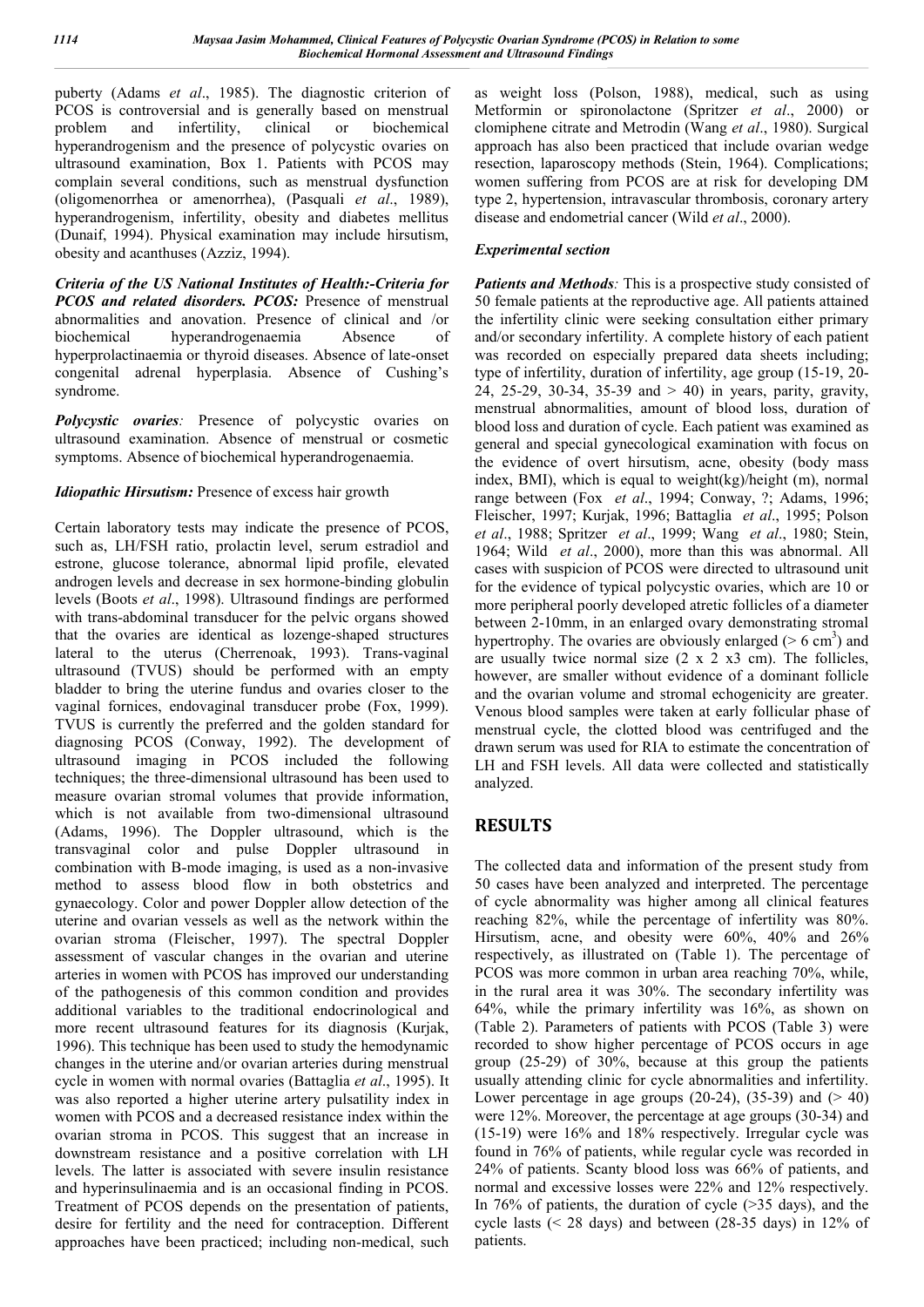| In utero                                                                               | <b>Peripuberty</b>                                                                                          | <b>Adolescence &amp; Adulthood</b>                                                            | Ageing                                                                                                          |
|----------------------------------------------------------------------------------------|-------------------------------------------------------------------------------------------------------------|-----------------------------------------------------------------------------------------------|-----------------------------------------------------------------------------------------------------------------|
| Small baby syndrome                                                                    | Exaggerated adrenarche<br>Increased levels of:                                                              | <b>PCOS</b><br>An-ovulation                                                                   | Metabolic syndrome<br>• Diabetes                                                                                |
| growth<br>Intrauterine<br>retardation<br>health<br>Long-term<br>Lead<br>to:<br>effects | • Adrenal androgens<br><b>Insulin</b><br>Functional ovarian Hyperandrogenism<br>Lead to: Precocious puberty | Hyperandrogenism<br>Polycystic ovaries<br>Obesity $(50\%)$<br>Lead to: Reproductive disorders | • Hypertension<br>• Dyslipidemia<br>• Increased plasminogen activator inhibitor-1<br>Lead to: Metabolic effects |

#### **Box 1. Manifestation of PCOS at different ages**



**Figure 1. The difference between normal ovary and polycystic ovary**



**Figure (3A): Polycystic ovaries, showing increased size and a smooth white surface reflecting the thickening of the capsule.**





**A:- Young woman with PCOS showing facial hirsutism B:- Axillary acanthosis nigricans**

**Figure (3B): Section through polycystic ovary showing multiple cysts with diameter of ˂10 mm arranged around the periphery of the ovary. The stroma is increased and the ovary is enlarged**



**Figure 4. Skin manifestation of PCOS**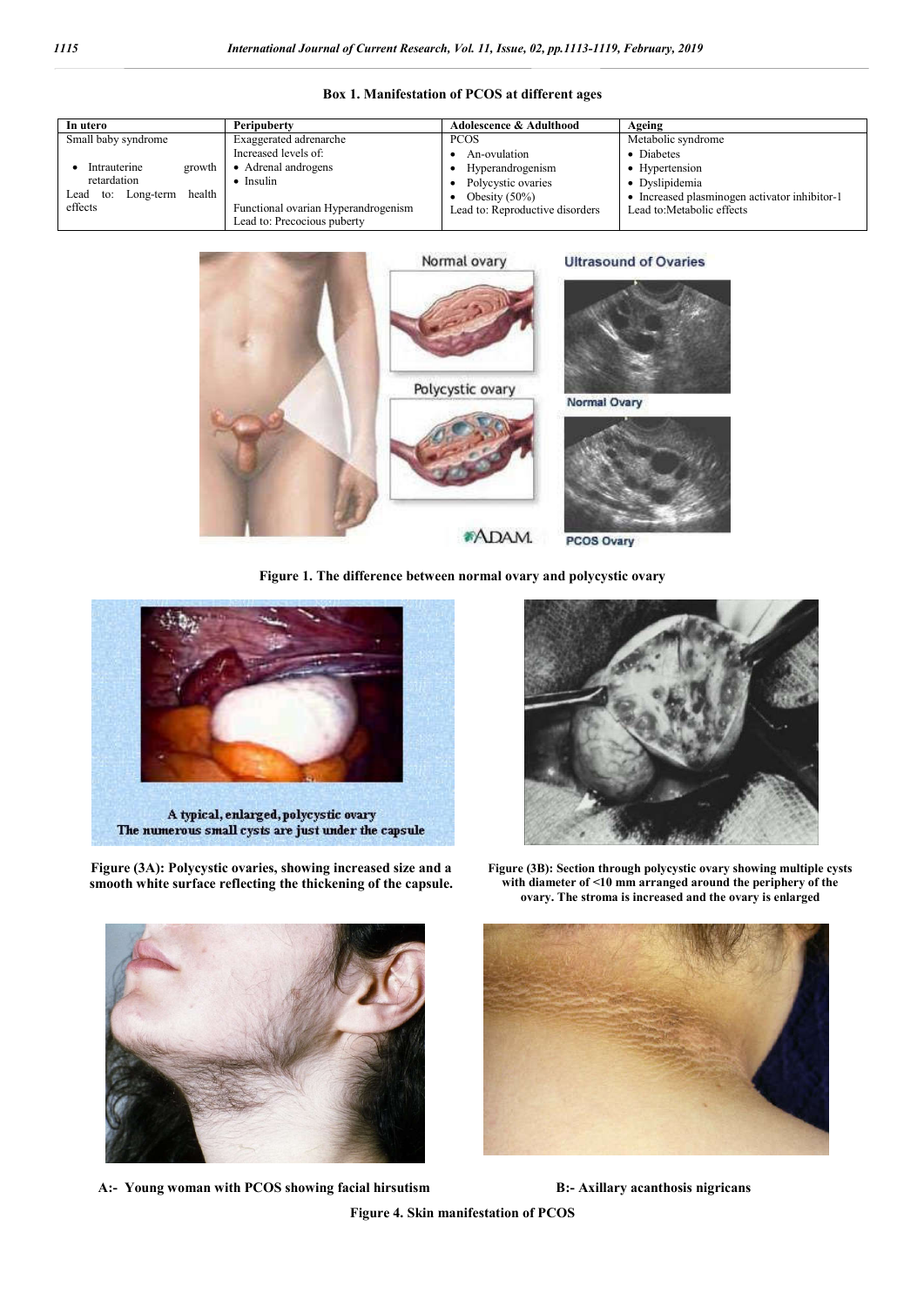#### **Table 1. The relationship between clinical features of PCOS and the percentage of incidence**

| Clinical feature  | No. of patients % | Percentage of Incidence | P value  |
|-------------------|-------------------|-------------------------|----------|
| Acne              | 20(40)            | 40                      | 0.936    |
| Cycle abnormality | 41 (82)           | 82                      | $0.000*$ |
| Hirsutism         | 30(60)            | 60                      | 0.936    |
| Infertility       | 40 (80)           | 80                      | $0.000*$ |
| Obesity           | 13(26)            | 26                      | 0.003    |

\*Statistically significant differences at p˂ 0.05



**Clinical Features** 

**Table 2. Some parameters for patients with PCOS**

| Age       | No.<br>Ωt  | Residency |                | <b>BMI</b> | Infertility |           | Duration of Infertility |                    | Parity<br>patients<br>1n |
|-----------|------------|-----------|----------------|------------|-------------|-----------|-------------------------|--------------------|--------------------------|
| group     | Patients   | Rural     | Urban          |            | primary     | secondary | Primary                 | secondary          | with<br>secondary        |
|           |            |           |                |            |             |           |                         |                    | infertility              |
| $15-19$   |            |           | $\sigma$       | $26 - 32$  |             |           | $1-5.3 \pm 2.8$         | $3-63.5\pm1.2$     |                          |
| $20 - 24$ | o          |           |                | 25-30      |             | 4         |                         | $3-64.5\pm1.2$     |                          |
| 25-29     | 15         |           | 10             | $23 - 31$  |             |           | $1-84.5+4.9$            | $2 - 64 \pm 1.3$   |                          |
| 30-34     |            |           |                | $26 - 31$  |             |           |                         | $3-64.5\pm2.1$     | P <sub>2</sub>           |
| 35-39     | $\epsilon$ |           |                | 25-28      |             |           |                         | $3-54\pm1.9$       | P <sub>2</sub>           |
| >40       | h          |           | $\overline{4}$ | 30         |             |           |                         | $2 - 32.5 \pm 0.7$ | P <sub>2</sub>           |
| Total     | 50         | 15 30%    | 35 70%         | $- -$      | 8 1 6 %     | 32 64%    |                         |                    |                          |
| P value   |            | $0.031*$  |                |            | $0.041*$    |           |                         |                    |                          |

\* Statistically significant differences at p˂ 0.05



#### Age groups (Years)

**Table 3. Parameters of patients with PCOS**

| Age       | of<br>No.  | Cycle         |                       | Blood loss     | (Subjective) |              | Duration of cycle (days)             |                                   |                  | Duration of blood loss (days) |              |     |
|-----------|------------|---------------|-----------------------|----------------|--------------|--------------|--------------------------------------|-----------------------------------|------------------|-------------------------------|--------------|-----|
| group     | patients   | Regular       | gular<br>$\circ$<br>토 | anty<br>ల<br>Ω | ಸ<br>Ξ<br>Ş  | Excessive    | ${}^{\circ}$<br>$\tilde{\mathbf{C}}$ | S<br>$\sim$<br>$\infty$<br>$\sim$ | $\sim$<br>$\sim$ | $\sim$                        | ↽<br>S.      | ∼   |
| $15-19$   | 9(18%)     | C             | -                     | 5              | 3            |              |                                      |                                   |                  |                               |              |     |
| $20 - 24$ | 6(12%)     | $\mathcal{D}$ |                       | $\overline{4}$ |              |              |                                      |                                   |                  |                               |              |     |
| 25-29     | $15(30\%)$ | 3             | 12                    | 10             | 4            |              |                                      | ◠                                 | 12               | 12                            | ◠            |     |
| 30-34     | 8(16%)     | 2             | 6                     | 6              |              |              |                                      |                                   | 6                | 6                             |              |     |
| 35-39     | 6(12%)     | ↑             |                       | 4              |              |              |                                      |                                   | 4                |                               |              |     |
| >40       | 6(12%)     |               |                       | 4              |              |              |                                      |                                   | 4                | 4                             |              |     |
| Total     | 50         | 12            | 38                    | 33             | 11           | <sub>t</sub> | $\sigma$                             | <sub>0</sub>                      | 38               | 38                            | <sub>t</sub> | 6   |
|           |            | 24%           | 76%                   | 66%            | 22%          | 12%          | 12%                                  | 12%                               | 76%              | 76%                           | 12%          | 12% |
| P value   |            | $0.024*$      |                       | $0.037*$       |              |              | $0.003*$                             |                                   |                  | $0.003*$                      |              |     |

\*Statistically significant association at p˂0.05.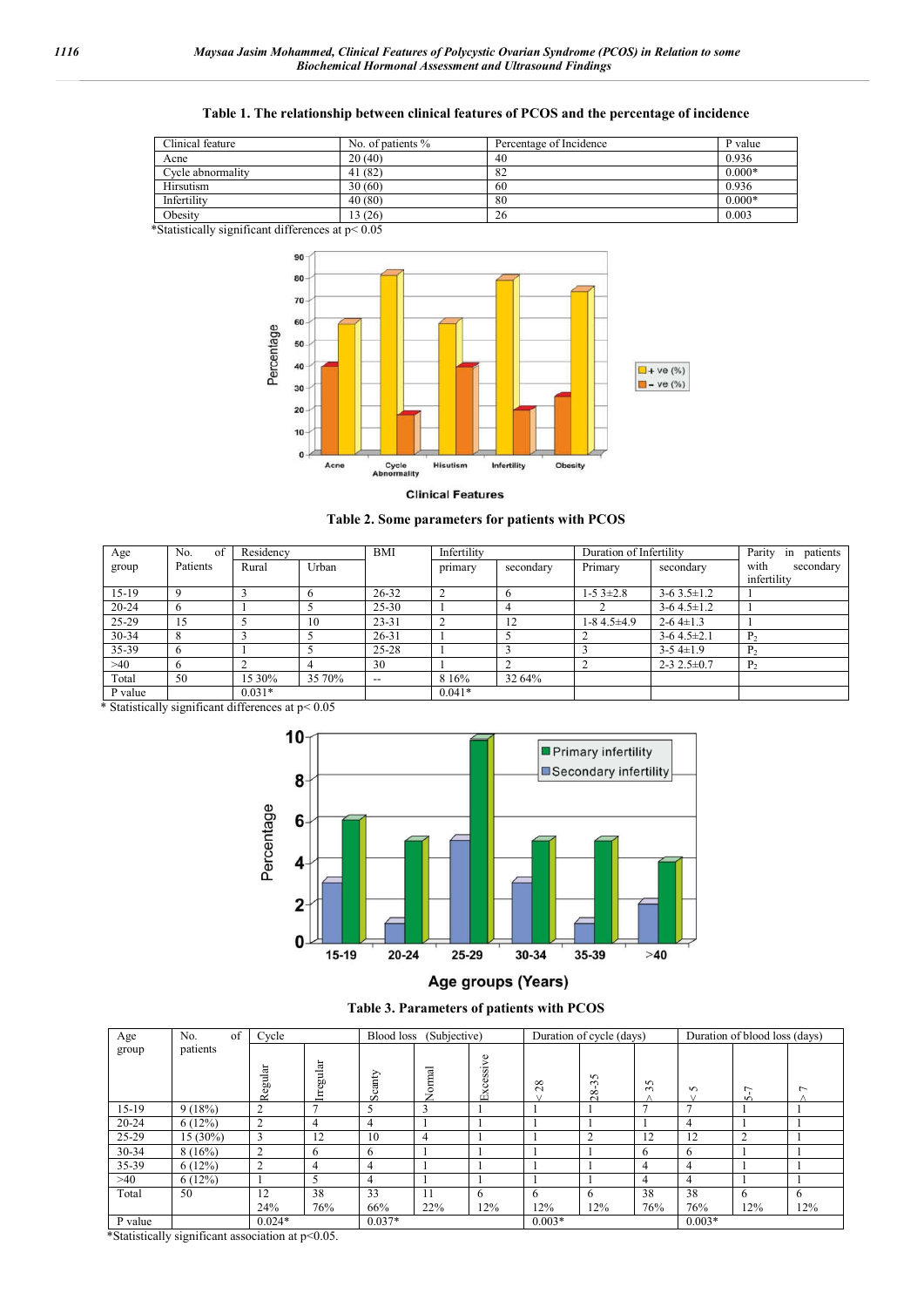

**Table 4. Relationship between clinical features of PCOS and hormonal assay**

| Clinical Feature            | LΗ                  |                 | <b>FSH</b>   |          |                   |          |
|-----------------------------|---------------------|-----------------|--------------|----------|-------------------|----------|
|                             | Mean $\pm$ SD       | No. of Patients | Percentage % | P value  | Mean $\pm$ SD     | P value  |
| Acne                        | $19.47 \pm 6.798$   | 10              | 50           | $0.019*$ | $6.411 \pm 2.834$ | $0.017*$ |
| Hirsutism                   | $18.69 \pm 7.131$   |                 | 50           | $0.024*$ | $5.249 \pm 3.254$ | $0.031*$ |
| Menstrual cycle abnormality | $23.21 \pm 10.27$   | 16              | 39.02        | $0.004*$ | $8.303 \pm 5.912$ | $0.000*$ |
| Infertility                 | $22.806 \pm 10.578$ | 18              | 45           | $0.014*$ | $3.9 \pm 6.214$   | $0.021*$ |
| Obesity                     | $17.015 \pm 6.316$  |                 | 53.8         | $0.033*$ | $9.298 \pm 8.151$ | $0.441*$ |

\* Significant differences at p˂ 0.05 (independent sample t-student test).



**Table 5. The relationship between US findings of PCOS and clinical features**

| Clinical feature            | No. of patients | US finding | Percentage | P value  |
|-----------------------------|-----------------|------------|------------|----------|
| Acne                        | 20              |            |            | 0.137    |
| Hirsutism                   | 30              |            | 40         | 0.113    |
| Menstrual cycle abnormality | 4               | 25         | 60.9       | $0.043*$ |
| Infertility                 | 40              | 32         | 82.5       | $0.002*$ |
| Obesity                     |                 |            | 46         | 0.136    |
| Total                       | 44ء             | 85         |            |          |

\*Significant differences at  $p < 0.05$ 

| Table 6. The relationship between US findings and LH and FSH results |  |  |  |  |  |  |  |  |  |
|----------------------------------------------------------------------|--|--|--|--|--|--|--|--|--|
|----------------------------------------------------------------------|--|--|--|--|--|--|--|--|--|

| $T$ TC $\mathcal{L}$ .<br>$\cdots$<br>findings<br>ഄഄ | No.<br>of patients | ⊷                                                        | patients<br>$\sim$<br>NO. | $\frac{0}{0}$ | value    | <b>FSH</b>                                                                      | $\mathbf{r}$<br>value |  |
|------------------------------------------------------|--------------------|----------------------------------------------------------|---------------------------|---------------|----------|---------------------------------------------------------------------------------|-----------------------|--|
| Jvarian size                                         | <b>. .</b><br>--   | $26.06 \pm 8.474$<br>30<br>$\sim$<br>$\overline{ }$<br>` | $\sim$<br>∠∪              | 60.6          | $0.013*$ | 077<br>$5.364 \pm 1$<br>$\sim$ $\Omega$ $\in$<br>$\overline{\phantom{a}}$<br>ັ້ | 0.078                 |  |
| Stroma echogenicity                                  | <b>. .</b><br>--   | $0.06 \pm 8.474$<br>30<br>-<br>٠.                        | $\sim$<br>∠∪              | 60.6          | $0.013*$ | 977<br>$3.364 \pm 1$<br>$\sim 9$ $\sim$<br>ັ້                                   | 0.078                 |  |
| $\sim$ $\sim$                                        |                    |                                                          |                           |               |          |                                                                                 |                       |  |

\*Significant differences at p ˂ 0.05 (Independent sample t-student test).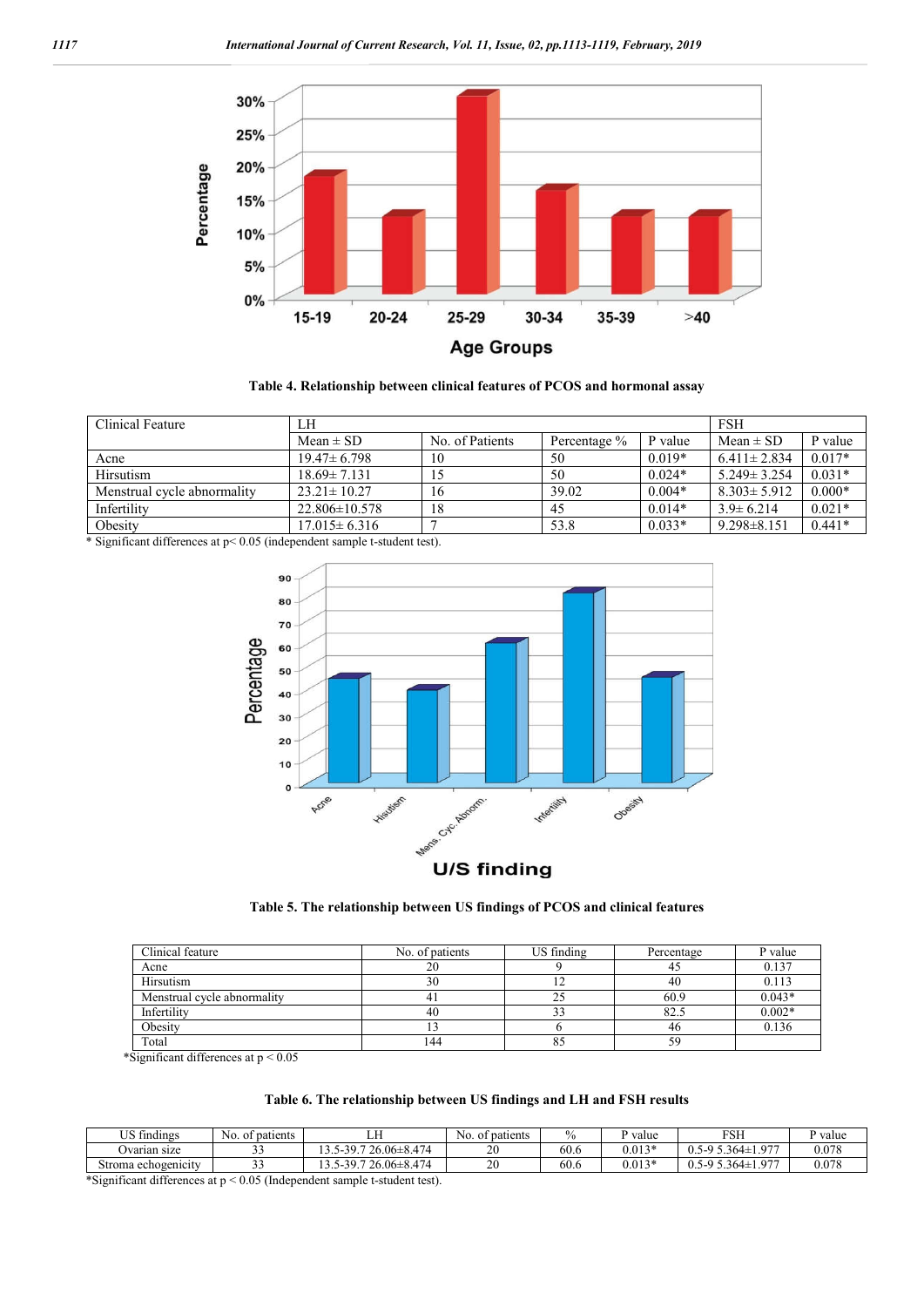Duration of blood loss lasts ( $\leq$  5 days) in 76% of patients, while, it last between  $(5-7 \text{ days})$  and  $(27 \text{ days})$  in 12%. The relationship between clinical features of PCOS and hormonal assay of LH and FSH was given on (Table 4), and as follows; The mean level of LH in patients with acne was (19.47), with hirsutism was (18.69), with cycle abnormalities was (3.21), with infertility was (22.80), and with obesity was (17.01). Moreover, the mean level of FSH in patients with acne was (6.41), with hirsutism was (5.24), with cycle abnormality was (8.30), with infertility was (8.30) and with obesity was (9.29). The present finding has shown that patients with obesity had high level of LH (53.8%), as compared to other clinical features, whereas, the levels of LH has increased in patient with acne and hirsutism (50%). Patients with infertility has recorded level of LH as (45%) and with menstrual cycle abnormality as (39.02%). An FSH level was normal in all patients. The percentage of ultrasound finding, which is more common in patients with infertility was (82.5%), while, in patients with menstrual cycle abnormality was (60.9%) and in obese patients (46%) and in patients with acne was (45%) and in patients with hirsutism was (40%), as outlined on (Table 5). The relationship between ultrasound finding with respect to LH and FSH levels (Table 6), was as follows; the mean level of LH and FSH were (26.06) and (5.36) respectively. This study has showed an increased level of LH (60.6%) in patients with increase in ovarian size and stromal echogenicity. FSH level was normal.

Percentage of PCOS more common in Urban area was (70%), while in rural area was (30%) and secondary infertility (64%) higher than primary (16%). Higher percentages of PCOS occur in age group between (25-29) and were 30%. However, lower percentages in age group of  $(20-24)$ ,  $(35-39)$ ,  $(>40)$  were 12%. While, age groups of (30-34) and (15-19) were 16% and 18% respectively. Irregular cycle was found in 76% of patients, while regular cycle was in 24%. Scanty blood loss was in 66% normal and excessive loss was 22% and 12% respectively. In 76% of patients, the duration of cycle  $($  > 35 days), and cycle lasts ( $> 28$  days) and between 28-35 days in 12% of patients. Duration of blood loss last  $(5 \text{ days})$  in 76% of patients, while, it lasts between (5-7 days) in (12%), as listed on (Table 3). These results are statistically significant and comply with the previous results of Zoe, et.al (1998). Clinical features of PCOS and hormonal changes with respect to LH and FSH, the study has shown that patients suffering obesity had high level of LH (53.8%), as compared to other clinical features. which is statistically significant (Table 4). Whereas, the level of LH has increased in patients with acne and hirsutism to (50%), which are statistically significant. Patients with infertility have level of LH around (45%) and menstrual cycle abnormality was (39.02%), which is statistically significant. FSH level was normal in all patients, which is statistically significant. These results comply with the previously reported results by Pasquali *et al*. (1989).

The clinical features of PCOS related to ultrasound findings (Table 5) have indicated high percentage in patients with infertility (82.5), which is statistically significant. While, in patients with menstrual cycle abnormality was (60.9%), which is statistically significant. However, in obese patients it was (46%), and in patients with acne was (45%) and in patients with Hirsutism was (40%). These results comply with the findings of Dewaily *et al* (1997). Meanwhile, the ultrasound findings revealed that the levels of LH and FSH have indicated that there was an increase in the level of LH (60.6%) in

patients with increase ovarian size and increase stromal echogenicity, which is statistically significant, while, it was found that normal level of FSH was recorded (Table 6). These results comply with the finding of Conway *et al*. (1992) The study showed an increased level of LH (60.6%) in patients with increased ovarian size and an increase stromal echogenicity, while normal FSH level.

## **DISCUSSION**

PCOS is the most common form of an-ovulatory infertility, which is characterized by a particular ovarian morphology and associated with menstrual disturbance and alter hormonal parameters. Criteria of the US National Institutes of Health Polycystic ovarian syndrome include; presence of menstrual abnormalities and an-ovulation; presence of clinical and /or biochemical hyperandrogenaemia; absence of hyperprolactinemia or thyroid disease; absence of late-onset congenital adrenal hyperplasia and absence of Cushing's syndrome. Polycystic ovaries are characterized by the following parameters: presence of polycystic ovaries on ultrasound examination; absence of menstrual or cosmetic symptoms and absence of biochemical hyperandrogenaemia. Moreover, the Idiopathic hirsutism is characterized by the following clinical cases: presence of excess hair growth and absence of biochemical hyperandrogenaemia. The result of the present study showed that 40% of patients with PCOS have acne (Table 1).

This result corroborates with the previous finding reported by Daniel *et al* (1997), which reported approximately 35% of patients have acne. Whereas, the hirsutism was 60%, which comply with Daniels *et al* study (66%). This variation could be contributed to other causes of Hirsutism. Moreover, it was found that the percentage of obesity was 26%, as compared with Daniel *et al*. (1997) (28%), and this is statistically significant. Our finding (Table 1) regarding infertility problem was 80% and the result was consistent with Daniel *et al*. (1997) and the result is statistically significant. The present study showed higher incidence of PCOS in urban areas (70%). This may be due to the lifestyle of patients living there, while, in rural areas (30%), which is statistically insignificant. The present study showed higher percentage of secondary infertility (64%) than primary (16%), which is statistically significant (Table 2). These results comply with Dunaif *et al* (9) findings. The relationship between the age group and PCOS has indicated higher incidence occur at (25-29), which was 30%, because at this age, patients usually attend clinic for cycle abnormalities and infertility (Table 3). This investigation has showed irregular cycle in 76% of patients, while, regular cycle in 24% of patients, which is statistically significant. The present finding showed that scanty blood loss was estimated in subjectively 66% of patients, while, normal and excessive blood loss were 22% and 12% respectively, which is statistically significant. However, the duration of the cycle lasts ( $>$  35 days) in 76% of patients with duration of blood loss  $(< 5$  days), while, the cycle lasts  $(< 28$  days), and between (28-35 days) with duration of blood loss  $(5-7 \text{ days})$  and  $(5-7 \text{ days})$ occur in 12%. These results are statistically significant and comply with Zoe *et al*. (1998).

### **Conclusion**

In patients with PCOS, it is concluded that there is a direct relationship and the biochemical investigations and the